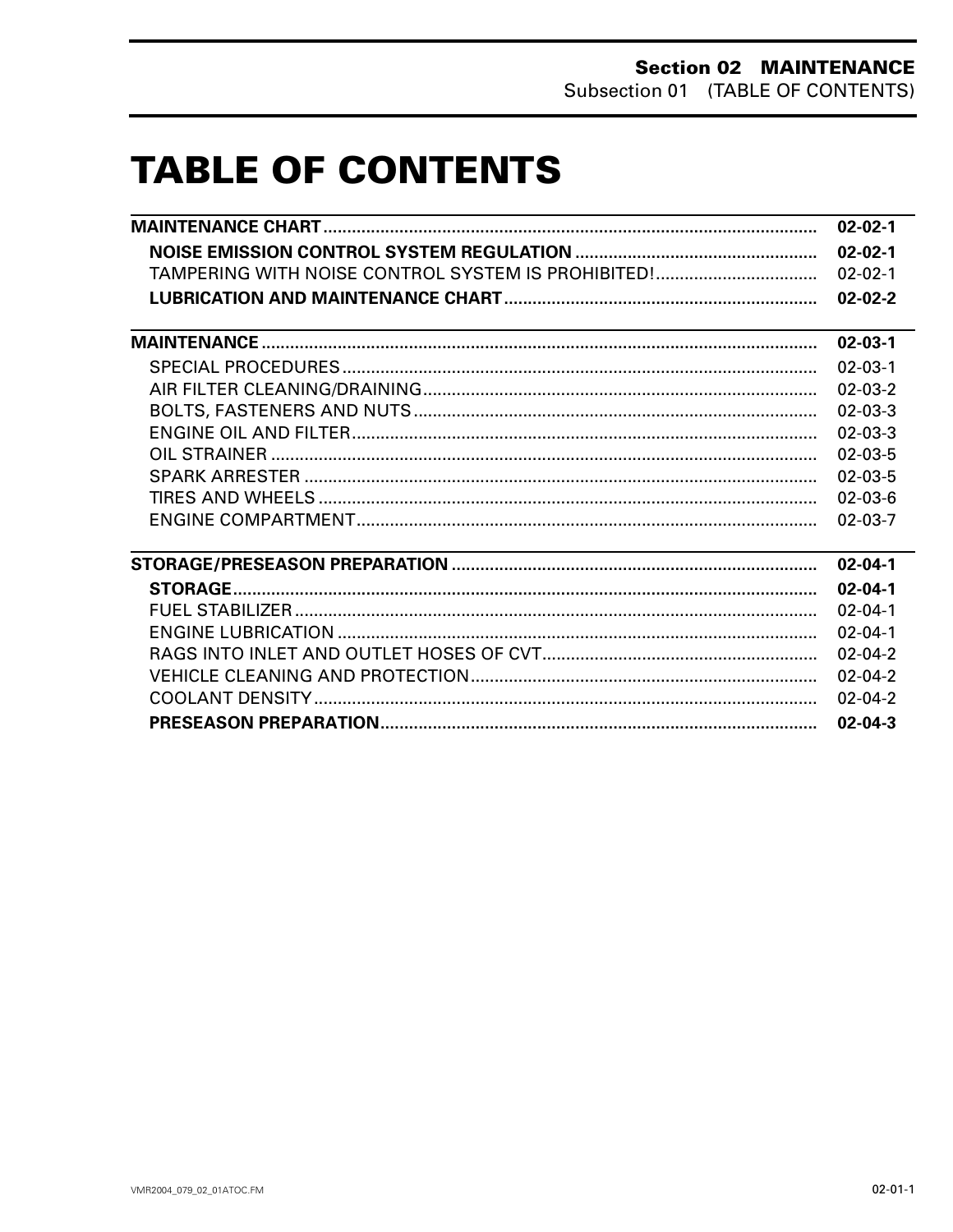## <span id="page-1-0"></span>**MAINTENANCE CHART 0**

### **NOISE EMISSION CONTROL SYSTEM REGULATION**

### TAMPERING WITH NOISE CONTROL SYSTEM IS PROHIBITED!

- U.S. Federal law and Canadian provincial laws may prohibit the following acts or the causing there of:
- 1. The removal or rendering inoperative by any person other than for purposes of maintenance, repair or replacement of any device or element of design incorporated into any new vehicle for the purpose of noise control prior to its sale or delivery to the ultimate purchaser or while it is in use or
- 2. The use of the vehicle after such device or element of design has been removed or rendered inoperative by any person.

### AMONG THOSE ACTS PRESUMED TO CONSTITUTE TAMPERING ARE THE ACTMS LISTED BELOW:

- 1. Removal or alteration or the puncturing of the muffler or any engine component which conducts removal of engine exhaust gases.
- 2. Removal or alteration or the puncturing of any part of the intake system.
- 3. Replacing any moving parts of the vehicle or parts of the exhaust or intake system, with parts other than those specified by the manufacturer.
- 4. Lack of proper maintenance.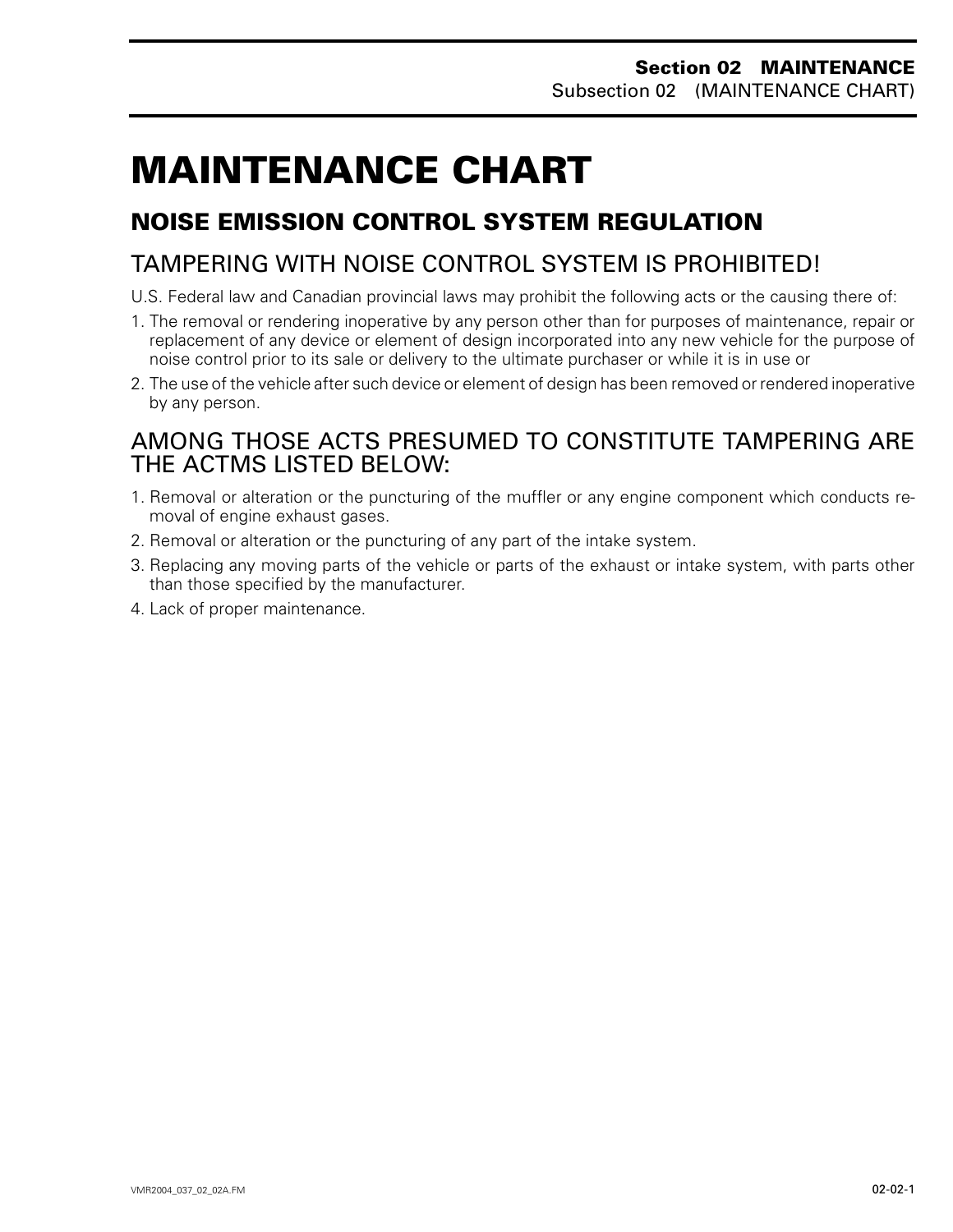<span id="page-2-0"></span>Subsection 02 (MAINTENANCE CHART)

### **LUBRICATION AND MAINTENANCE CHART**

Some items may not apply to your particular model.

|                                        |                                                                           |                                        | <b>EVERY</b>                   |                                 |                                                    |                                                 |                                  |
|----------------------------------------|---------------------------------------------------------------------------|----------------------------------------|--------------------------------|---------------------------------|----------------------------------------------------|-------------------------------------------------|----------------------------------|
| C: Clean<br>L: Lubricate<br>R: Replace | I: Inspect, verify, clean, adjust, lubricate, replace if necessary        | INITIAL 10 HOURS<br>OR 250 KM (150 m.) | 25 HOURS<br>OR 625 KM (388 m.) | 50 HOURS<br>OR 1250 KM (777 m.) | 100 HOURS OR<br>  2500 KM (1553 m.)<br>  OR 1 YEAR | 200 HOURS OR<br>5000 KM (3107 m.)<br>OR 2 YEARS | <b>REFER TO</b>                  |
|                                        | Engine/transmission oil and filter                                        | $\mathsf{R}$                           |                                | $\mathsf{R}$                    |                                                    |                                                 |                                  |
|                                        | Engine/transmission oil strainer cleaning                                 |                                        |                                |                                 |                                                    | $\mathsf{C}$                                    | Lubrication                      |
|                                        | Spark arrester                                                            |                                        |                                |                                 | $\mathsf{C}$                                       |                                                 |                                  |
|                                        | Engine mount fasteners                                                    | T                                      |                                |                                 | T                                                  |                                                 | Removal/                         |
|                                        | Exhaust system                                                            | T                                      |                                |                                 | T                                                  |                                                 | installation                     |
|                                        | Condition of seals                                                        | T                                      |                                |                                 | ı                                                  |                                                 | N.A.                             |
|                                        | Coolant                                                                   | T                                      |                                |                                 | $^{\circ}$                                         | R                                               |                                  |
|                                        | Radiator cap/cooling system pressure test                                 | T                                      |                                |                                 |                                                    | $\mathsf{L}$                                    | Cooling system                   |
|                                        | Radiator condition/cleanliness (air ducts and radiator fins) 2            | T                                      |                                | T                               |                                                    |                                                 |                                  |
|                                        | Rewind starter rope condition (if so equipped)                            |                                        |                                |                                 | T                                                  |                                                 | N.A.                             |
|                                        | Drive belt                                                                |                                        |                                |                                 | $\sqrt{3}$                                         |                                                 | <b>CVT</b>                       |
|                                        | Cleaning/condition of drive and driven pulleys                            |                                        |                                |                                 | $\mathsf C$                                        |                                                 |                                  |
|                                        | One-way bearing inside CVT                                                |                                        |                                |                                 | L                                                  |                                                 |                                  |
|                                        | CVT air inlet duct condition/cleanliness and sealing                      | ı                                      |                                | $\mathbf{I}$                    |                                                    |                                                 |                                  |
|                                        | Air filter                                                                |                                        | $C$ ②                          |                                 | $R$ $\odot$                                        |                                                 | Maintenance                      |
|                                        | Fuel lines and connections                                                | T                                      |                                |                                 | T                                                  |                                                 | Fuel circuit                     |
|                                        | Fuel tank strainer                                                        |                                        |                                |                                 |                                                    | R                                               |                                  |
|                                        | Carburetor                                                                | T                                      |                                |                                 | $\mathbf{I}$                                       |                                                 | Carburetor                       |
|                                        | Spark plug(s)                                                             | $\overline{4}$                         |                                |                                 | $R$ $\circledA$                                    |                                                 | Ignition system                  |
|                                        | Battery electrolyte level, connection and vent                            | ı                                      |                                | $\mathbf{I}$                    |                                                    |                                                 | Starting system                  |
|                                        | Wiring harness, cables and lines                                          | T                                      |                                |                                 | $\mathbf{I}$                                       |                                                 |                                  |
|                                        | Condition of ignition switch, start/stop button and engine<br>stop switch | T                                      |                                |                                 | T                                                  |                                                 | Instruments/<br>accessories      |
|                                        | Condition of lighting system (hi/lo intensity, brake light, etc.)         | T                                      |                                |                                 | T                                                  |                                                 |                                  |
|                                        | Headlamp beam aiming                                                      |                                        |                                |                                 |                                                    |                                                 |                                  |
|                                        | Refer to ATV Winch<br>Winch connection<br>Operator's Manual               |                                        | N.A.                           |                                 |                                                    |                                                 |                                  |
|                                        | Drive shaft boot and protector                                            | T                                      |                                |                                 |                                                    |                                                 | Front differential               |
|                                        | Front propeller shaft joint                                               | T                                      |                                | L                               |                                                    |                                                 |                                  |
|                                        | Drive shaft joint                                                         |                                        |                                | ı                               |                                                    |                                                 |                                  |
|                                        | Wheel bearing condition                                                   |                                        |                                |                                 | T                                                  |                                                 |                                  |
|                                        | Rear propeller shaft joint lubrication (grease fitting)                   | T                                      |                                | Г                               |                                                    |                                                 | Rear axle                        |
|                                        | Front differential and rear axle oil level,<br>seals and vents            | ı                                      |                                | I.                              |                                                    | R                                               | Front differential/<br>rear axle |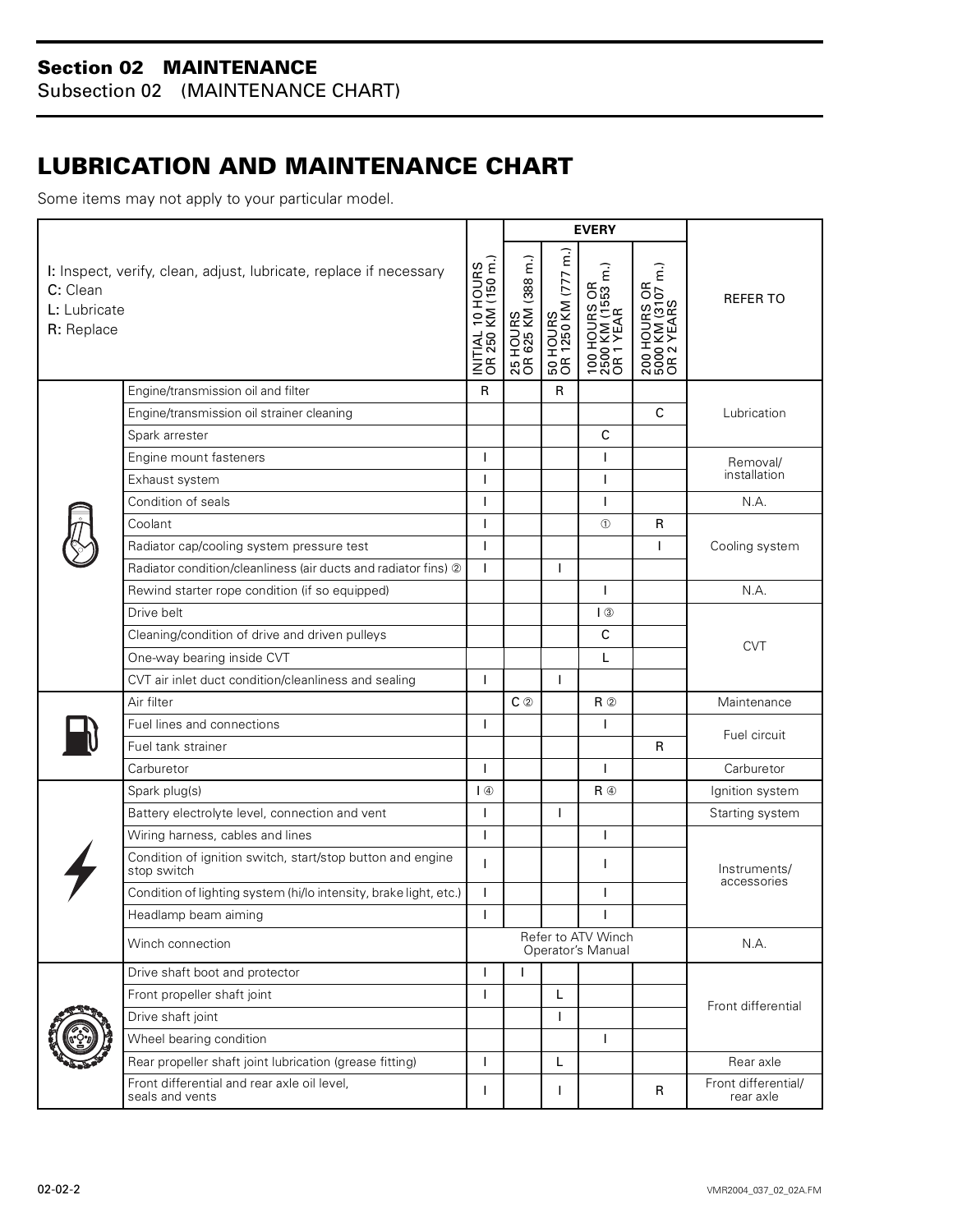Subsection 02 (MAINTENANCE CHART)

|                                        |                                                                    |                                        | <b>EVERY</b>                   |                                 |                                                    |                                                     |                              |
|----------------------------------------|--------------------------------------------------------------------|----------------------------------------|--------------------------------|---------------------------------|----------------------------------------------------|-----------------------------------------------------|------------------------------|
| C: Clean<br>L: Lubricate<br>R: Replace | I: Inspect, verify, clean, adjust, lubricate, replace if necessary | INITIAL 10 HOURS<br>OR 250 KM (150 m.) | 25 HOURS<br>OR 625 KM (388 m.) | 50 HOURS<br>OR 1250 KM (777 m.) | 100 HOURS OR<br>  2500 KM (1553 m.)<br>  OR 1 YEAR | 200 HOURS OR<br>  5000 KM (3107 m.)<br>  OR 2 YEARS | <b>REFER TO</b>              |
|                                        | Throttle/housing/cable                                             | T                                      |                                | T                               |                                                    |                                                     | Carburetor                   |
|                                        | Choke                                                              | T                                      |                                | T                               |                                                    |                                                     |                              |
|                                        | Handlebar fastener                                                 |                                        |                                |                                 | $\mathbf{I}$                                       |                                                     |                              |
|                                        | Steering system mechanism 2                                        | $\overline{1}$                         |                                |                                 | $\mathbf{I}$                                       |                                                     |                              |
|                                        | Tie rod ends                                                       |                                        |                                | $\mathbf{I}$                    |                                                    |                                                     | Steering system              |
|                                        | Front wheel alignment                                              | T                                      |                                |                                 | $\mathbf{I}$                                       |                                                     |                              |
|                                        | Steering adjustment                                                | T                                      |                                |                                 | $\mathbf{I}$                                       |                                                     |                              |
|                                        | Wheel nuts/studs                                                   | I                                      |                                | I.                              |                                                    |                                                     |                              |
|                                        | Wear/pressure of tires                                             | T                                      | T                              |                                 |                                                    |                                                     | Maintenance                  |
|                                        | Swing arm                                                          |                                        |                                |                                 | $\mathbf{I}$                                       |                                                     | Front and rear<br>suspension |
| <b>PROTECTION</b>                      | Shock absorber                                                     |                                        |                                | $\mathbf{I}$                    |                                                    |                                                     |                              |
|                                        | A-arm                                                              |                                        |                                | $\mathbf{I}$                    |                                                    |                                                     |                              |
|                                        | Brake fluid front/rear                                             | $\mathbf{I}$                           | T                              |                                 |                                                    | R                                                   | Hydraulic brakes             |
|                                        | Brake cable                                                        | T                                      |                                | T                               |                                                    |                                                     |                              |
|                                        | Brake system (discs, hoses, etc.)                                  |                                        |                                |                                 | $\mathbf{I}$                                       |                                                     |                              |
|                                        | Brake pads                                                         |                                        | $\mathbf{I}$                   |                                 |                                                    |                                                     |                              |
|                                        | Engine compartment                                                 | $\mathsf{C}$                           |                                | $\mathsf{C}$                    |                                                    |                                                     | Maintenance                  |
|                                        | Chassis fastener                                                   |                                        |                                | $\mathbf{I}$                    |                                                    |                                                     |                              |
|                                        | Skid plates                                                        | T                                      |                                | T                               |                                                    |                                                     | Body and frame               |
|                                        | Hitch/trailer ball condition (if installed)                        | $\mathbf{I}$                           |                                | T                               |                                                    |                                                     |                              |
|                                        | Seat latch                                                         |                                        |                                | $\mathbf{I}$                    |                                                    |                                                     |                              |
|                                        | Frame                                                              |                                        |                                |                                 | $\mathbf{I}$                                       |                                                     |                              |
|                                        | Vehicle cleaning and protection                                    |                                        |                                | C                               |                                                    |                                                     |                              |
|                                        | Grab handle                                                        | I                                      | I.                             |                                 |                                                    |                                                     |                              |
|                                        | <b>Backrest</b>                                                    | $\mathbf{I}$                           | I                              |                                 |                                                    |                                                     |                              |
|                                        | Storage cover latchs                                               |                                        |                                | T                               |                                                    |                                                     |                              |

#### The initial maintenance is very important and must not be neglected.

- ➀ Every 100 hours, check coolant strength.
- ➁ More often under severe use such as dusty area, sand, snow, wet or muddy conditions.
- ➂ Measure and verify the drive belt. If the drive belt width is equal or less than 30 mm (1-3/16 in) or if flat spots, cracks or other damages are visible, replace the drive belt.
- ➃ Make sure that the spark plug gap is correct.
- N.A.: Not Applicable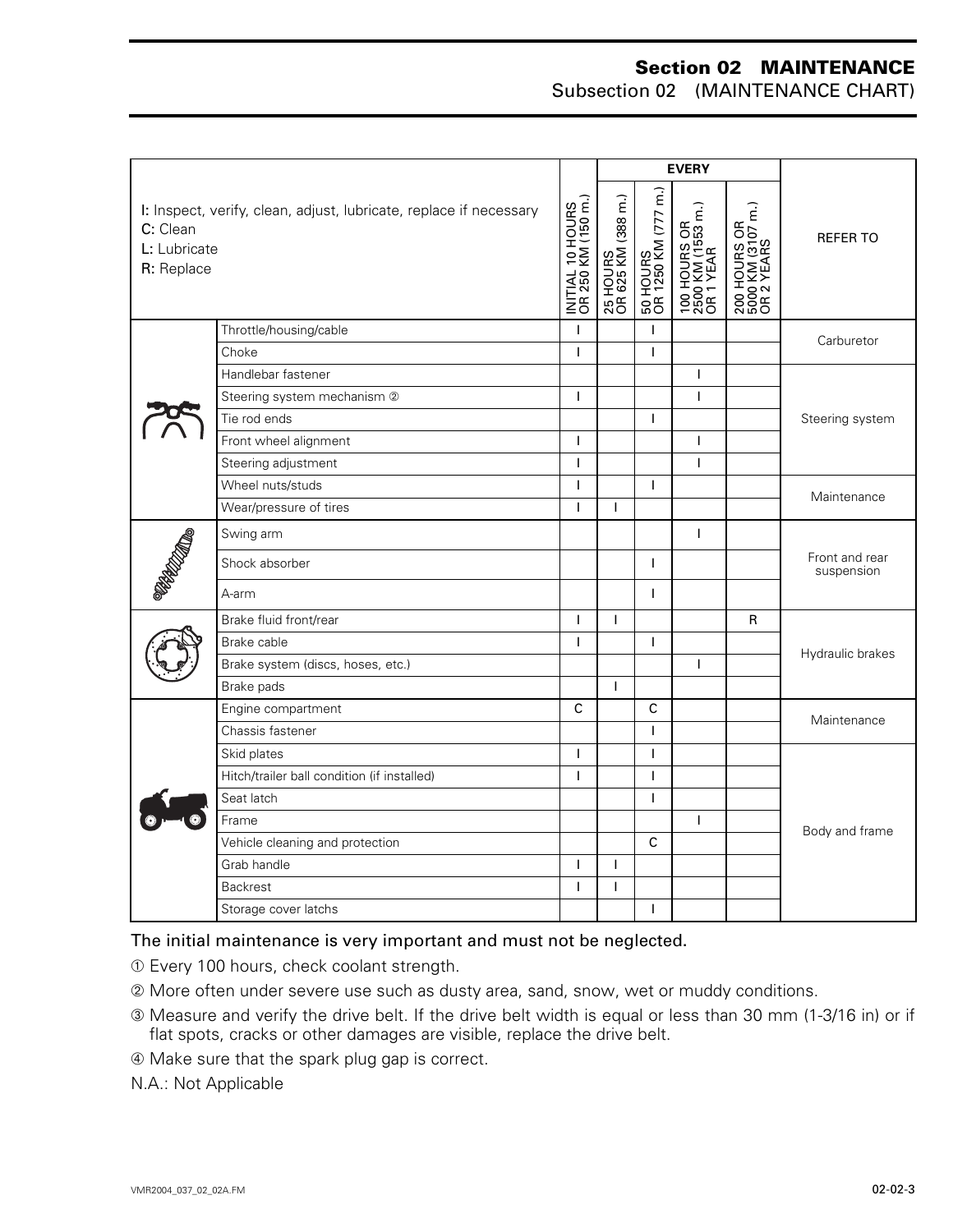# <span id="page-4-0"></span>**MAINTENANCE 0**

### SPECIAL PROCEDURES

### Turn Over

If the oil pressure light stays ON after starting engine and the engine oil level is good, check the following:

- Oil filter for contamination.
	- Replace oil filter and oil.
- Oil pressure regulator valve stays open in the crankcase due to contamination (metallic particles).
	- Clean and/or replace the valve.
- Valve piston stuck in the oil pump housing.
	- Repair valve piston.
- Oil pressure switch for damages.
	- Replace if necessary.
- Oil pump cleanliness and operation.
	- Clean and/or replace oil pump if necessary.

### ATV Immersion

#### ATV Submerged for a Long Time (over one hour)

Disassemble the engine to clean the internal parts and check if there is no rust or corrosion on any internal parts.

Drain air box then clean and dry air filter.

Remove muffler and empty it. Let muffler dry then reinstall it on the vehicle.

Flush fuel tank and refill with new gas. Refer to FUEL CIRCUIT.

Clean carburetor. Refer to CARBURETOR AND FUEL PUMP.

Look for water in:

- battery (replace battery if necessary)
- brakes system (replace brake fluid)
- differentials (drain oil and check internal parts for rust or corrosion then refill).

Lubricate throttle/brake/choke cables. Check if the cables operate properly.

Spray all metal parts with BOMBARDIER LUBE (P/N 293 600 016).

Test drive to confirm all is working well (electrical and mechanical components).

#### ATV Submerged for a Short Time (fewer one hour)

- Check if engine oil is contaminated. If so, drain engine oil.
- Remove the CVT cover drain plug to drain CVT housing before removing the cover completely.



- Clean and check all parts of CVT before starting engine. Refer to CVT section.
- Drain air box then clean and dry air filter.
- Look for water in fuel tank, if in doubt, flush fuel tank and refill with new gas. Refer to FUEL CIR-**CUIT.**
- Lubricate throttle/brake/choke cables. Check if the cables operate properly.
- Remove spark plug(s) and using the starter or the rewind starter, crank engine slowly several times.
- Add a small quantity of engine oil in cylinder (approximately 2 teaspoonfuls). Do not reinstall spark plugs at this moment.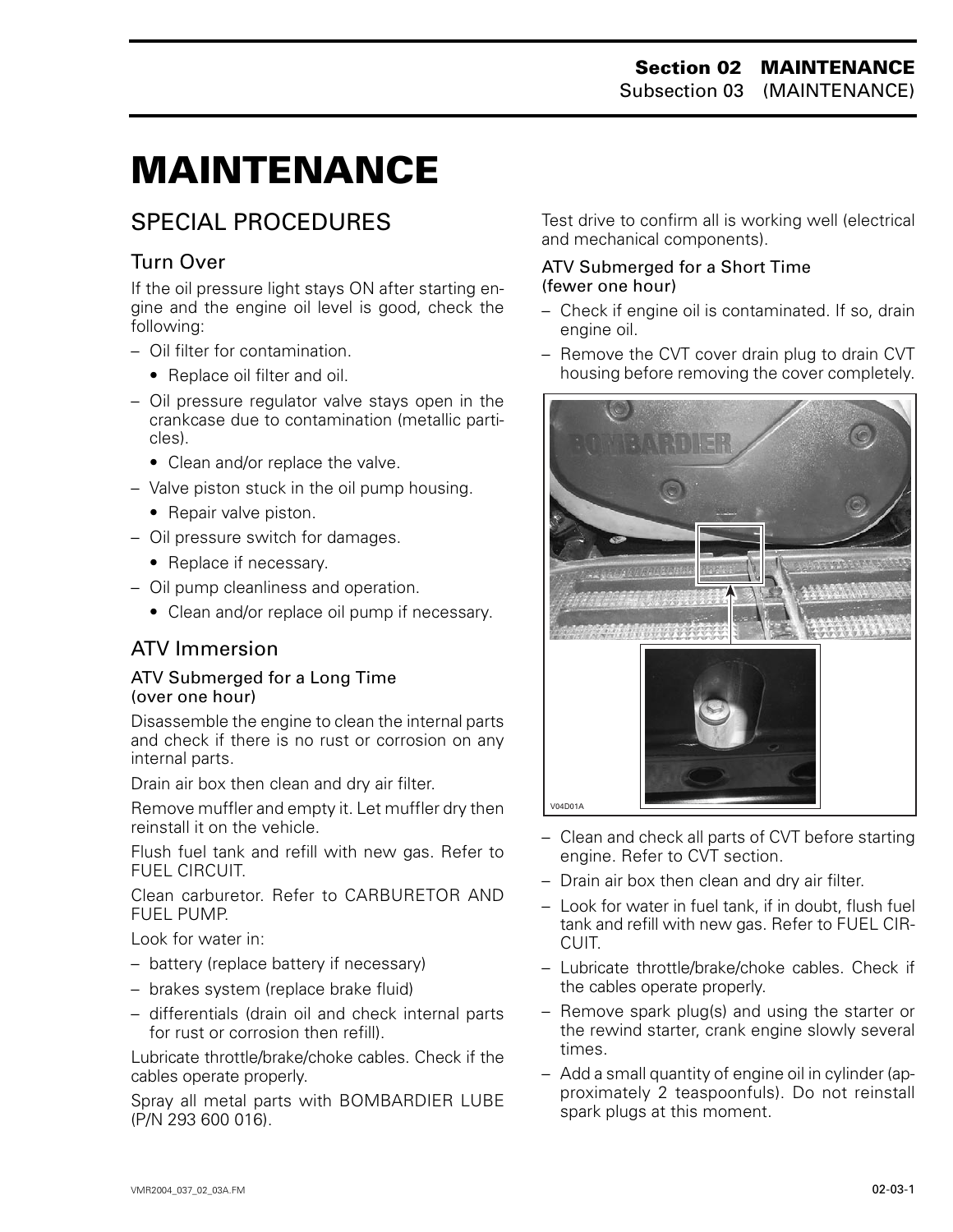<span id="page-5-0"></span>Subsection 03 (MAINTENANCE)

- Refill engine at the proper level with the recommended oil. Using the starter or the rewind starter, crank engine several times.
- Install new spark plug(s).
- Start the engine and allow it to run at idle speed until the engine reaches its operating temperature.
- Stop the engine.
- Change engine oil and filter.

NOTE: Change oil as many times as necessary, until there is no white appearance in engine oil.

Spray all metal parts with BOMBARDIER LUBE (P/N 293 600 016).

Test drive to confirm all is working well (electrical and mechanical components).

## AIR FILTER CLEANING/DRAINING

### Air Filter Box Draining

#### *All Models*

Periodically inspect air filter box drain plug for liquid or deposits. Refer to the maintenance chart.



#### *TYPICAL*

- *1. Air filter box*
- *2. Drain plug 3. Clamp*
- 

NOTE: If vehicle is used in dusty area, inspect more frequently than specified in maintenance chart.

If liquid/deposits are found, squeeze the clamp and remove. Pull drain tube out and empty it.

**CAUTION:** Do not start engine when liquid or deposits are found in the drain tube. If you have oil in the air box, check engine oil level. Maybe oil level is too high.

When liquid/deposits are found, air filter must be inspected/dried/replaced depending on its condition.

Remove air filter as explained below.

#### Air Filter Removal

#### *All Models*

**CAUTION:** Never remove or modify any component in the air box. Always use genuine parts when replacing air filter and foam. Otherwise, engine performance degradation or damage can occur.The engine carburation is calibrated to operate specifically with these components.

Remove seat.

Release clamps and remove air filter box cover.

NOTE: On the Traxter XL, lift the rear cargo box to access the air filter box.



*1. Release clamps*

*2. Lift to remove*

Loosen clamp and remove air filter.



*1. Clamp 2. Air filter*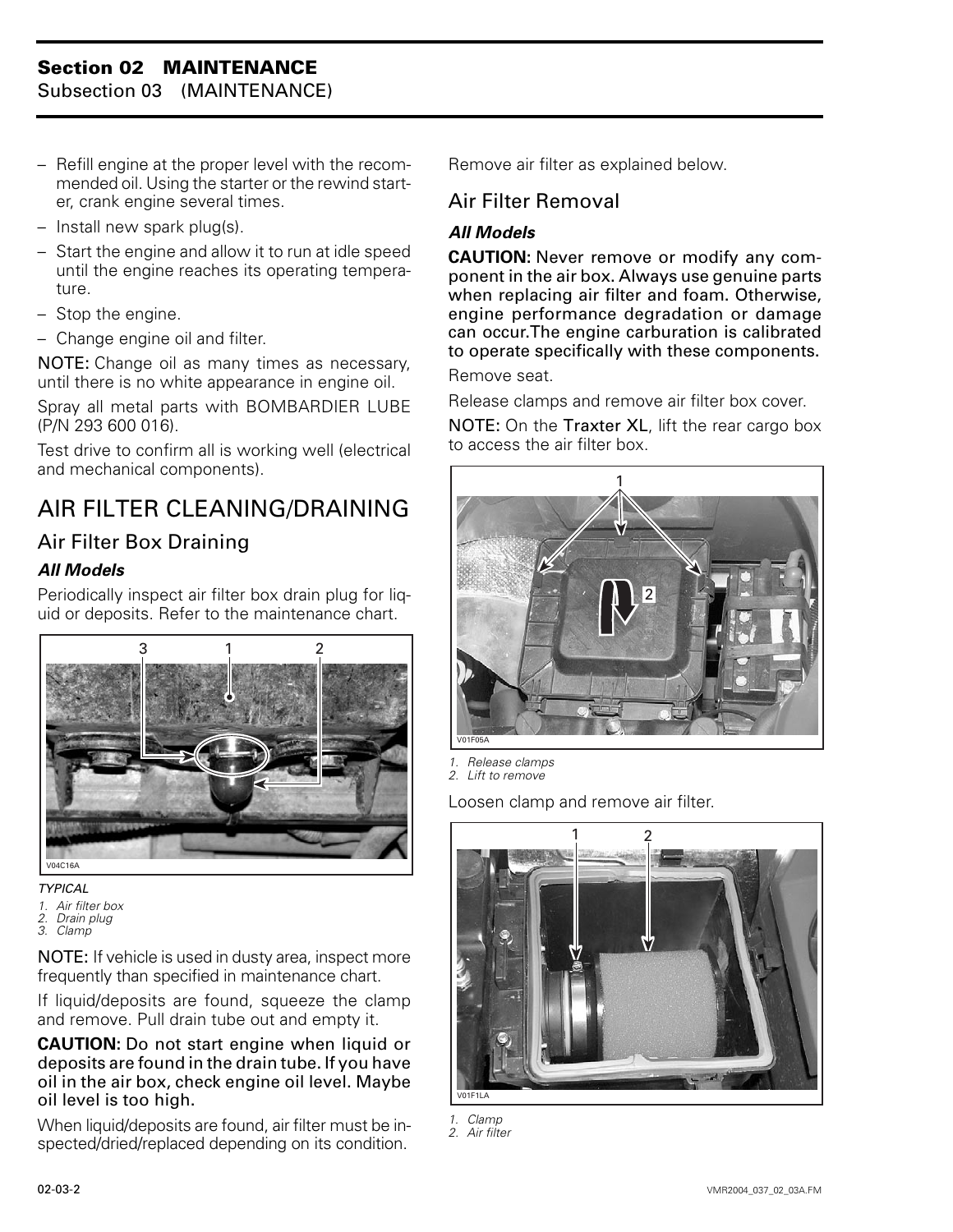Subsection 03 (MAINTENANCE)

<span id="page-6-0"></span>Pour air filter cleaning solution (P/N 293 600 059 or an equivalent); into a bucket. Put the filter in to soak.

While filter soaks, clean inside of air box.

Rinse the filter with warm water until all cleaning solution disappears.

If air filter foam is still dirty or damaged, replace with a new one.

Next, let the filter dry completely.

When the filter is dried, re-oil with air filter oil (P/N 293 600 058 or an equivalent).

Properly reinstall removed parts in the reverse order of their removal.

### BOLTS, FASTENERS AND NUTS

Check that all fasteners, bolts and nuts are tightened to the proper torque.

During assembly/installation, use the torque values and service products as in the exploded views.

Clean threads before applying a threadlocker. Refer to SELF-LOCKING FASTENERS and LOCTITE AP-PLICATION at the beginning of this manual for complete procedure.

### **WARNING**

Torque wrench tightening specifications must strictly be adhered to.

Locking devices (ex.: locking tabs, elastic stop nuts, self-locking fasteners, cotter pin, etc.) must be installed or replaced with new ones where specified. If the efficiency of a locking device is impaired, it must be renewed.  **WARNING**

### ENGINE OIL AND FILTER

#### Oil Viscosity

SAE 10W40 is recommended for summer time.

SAE 5W30 is recommended for winter time.

Other viscosity should be used if the average temperature is outside the range of the recommended oil. See chart below.



### Oil Change and Oil Filter Replacement

#### *Quest and Traxter Series*

The engine oil can be very hot. Wait until engine oil is warm.

NOTE: Oil and filter are to be replaced at the same time. Oil change should be done with a warmed up engine.

Ensure vehicle is on a level surface.

Clean the drain plug area.

Remove dipstick and/or the filler cap.

Place a drain pan under the engine drain plug area.

Clean the drain plug area.

Unscrew drain plug.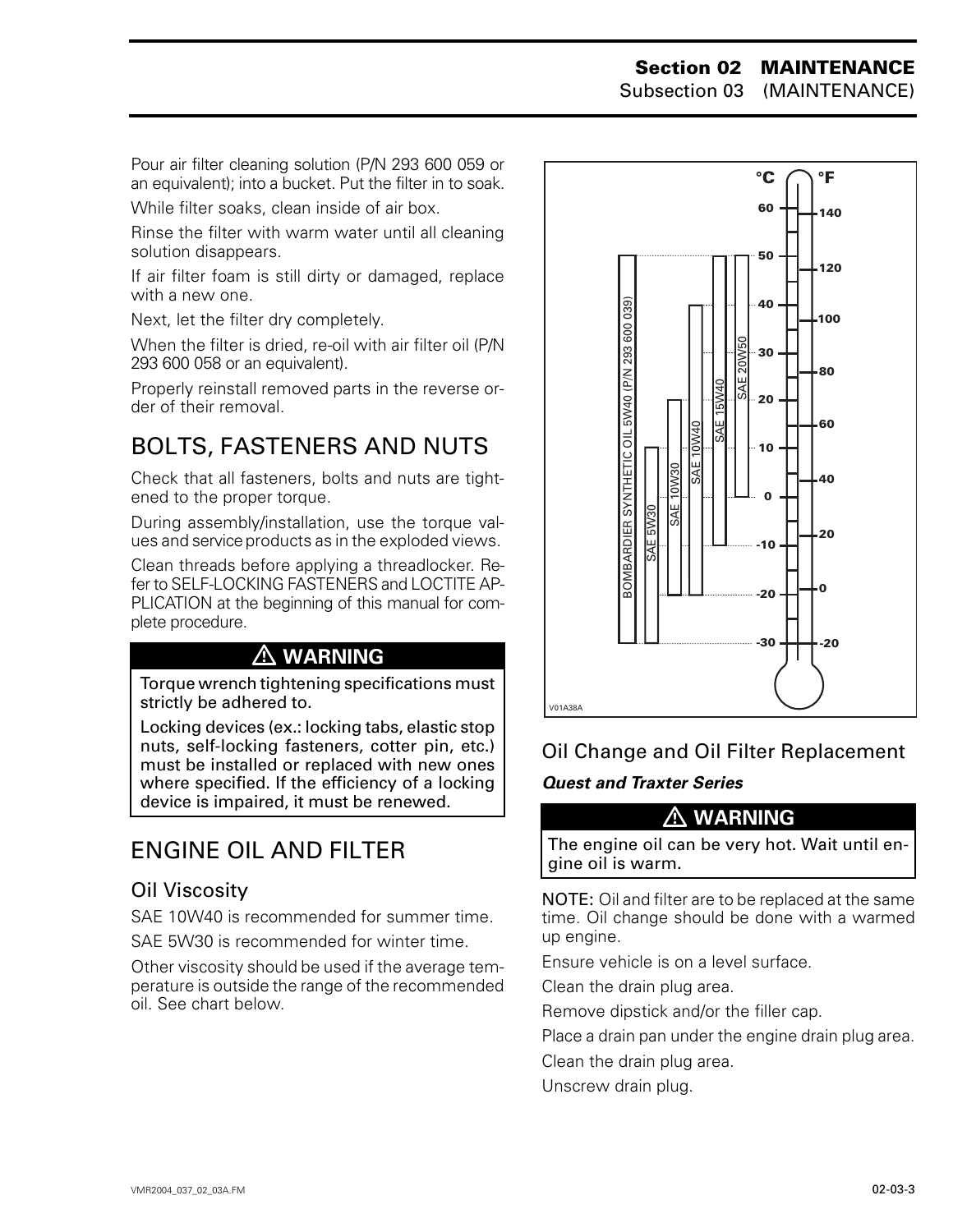Subsection 03 (MAINTENANCE)

**CAUTION:** Pay attention not to lose gasket ring on drain plug.



*QUEST SERIES 1. Oil drain plug*





Allow enough time for oil to flow out of oil filter (10 minutes approximately).

NOTE: Oil condition gives information about engine condition. See TROUBLESHOOTING section.

#### *Quest Series*

Unscrew oil filter cover.



Remove oil filter and replace with a new filter.

**CAUTION:** Only use Bombardier filter. The Bombardier filter is specifically designed for this engine. Using a non-recommended filter may cause serious engine/transmission damage.

Check O-rings on filter cover and change them if necessary.

Check and clean oil filter inlet and outlet area for dirt and other contaminations.



*1. Inlet bore from oil pump to oil filter 2. Outlet bore to engine oil providing system*

Install filter cover and torque screw to 9 N•m (80 lbf•**in**). Wipe out any oil spillage on engine.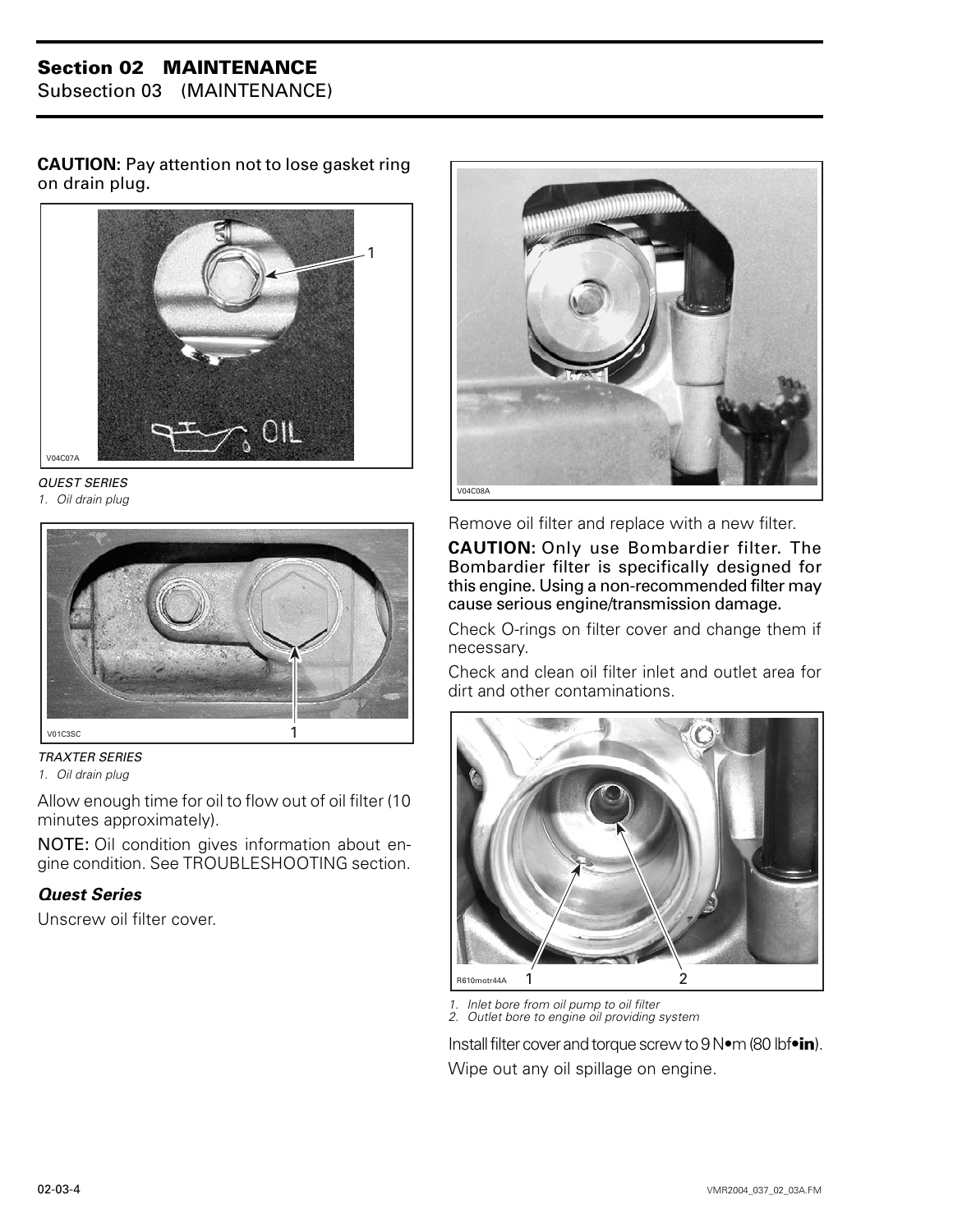#### <span id="page-8-0"></span>*Traxter Series*

Carefully unscrew oil filter and as soon as it can be removed from the engine, turn it upside down. Discard filter.

NOTE: Be sure that the old filter gasket is removed.

**CAUTION:** Only use Bombardier high pressure filter. The Bombardier filter is specifically designed for this engine. Using a non-recommended filter may cause serious engine/transmission damage.

Lubricate the gasket on the filter with engine oil. Install the new filter then screw one full turn after gasket contact.

Wipe out any oil spillage on engine.

#### *All Models*

Inspect gasket on drain plug and replace as necessary. Clean gasket area on engine and drain plug then reinstall plug.

Refill engine at the proper level with the recommended oil. Refer to TECHNICAL DATA for capacity. Do not overfill.

Start engine and let idle for a few minutes. Ensure oil filter area and drain plug areas are not leaking.

Stop engine. Wait a while to allow oil to flow down to crankcase then check oil level. Refill as necessary.

Dispose oil as per your local environmental regulations.

### OIL STRAINER

#### *All Models*

Refer to LUBRICATION section.

### SPARK ARRESTER

#### *All Models*

The muffler must be periodically purged of accumulated carbon.

Select a well-ventilated area and make sure the muffler is cool.

Place transmission on park position.

Remove the clean out plug.



*TYPICAL — QUEST SERIES 1. Clean out plug 2. Muffler*



*TYPICAL — TRAXTER SERIES 1. Clean out plug 2. Muffler*

Block the end of muffler with a shop rag and start engine.

Momentarily increase engine RPM several times to purge accumulated carbon out of the muffler.

Stop engine and allow muffler to cool.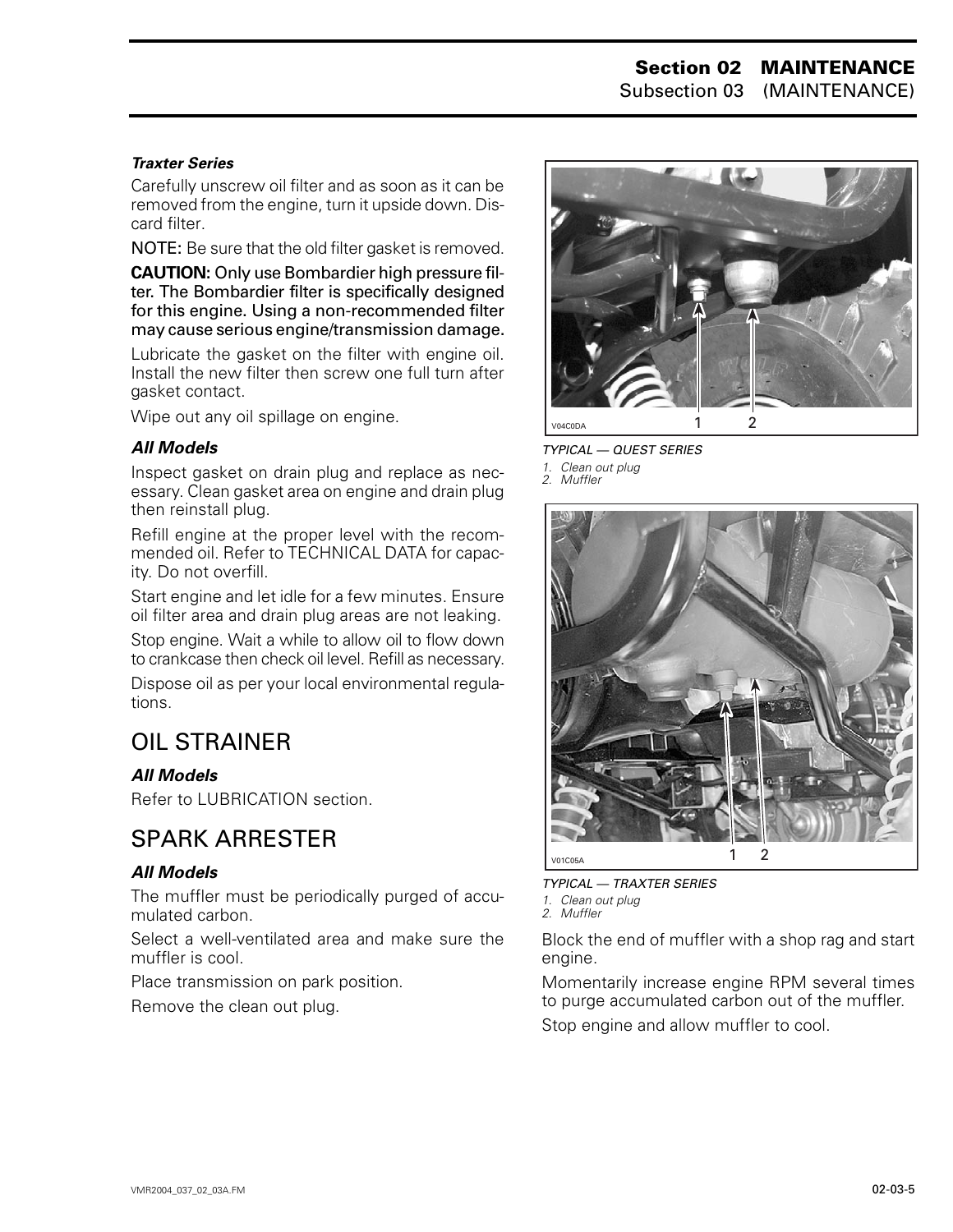<span id="page-9-0"></span>Subsection 03 (MAINTENANCE)

Remove shop rag and reinstall the clean out plug.

#### **WARNING**

Never run engine in an enclosed area.

Never perform this operation immediately after the engine has been run because exhaust system is very hot.

Make sure that there are no combustible materials in the area.

Wear eye protector and gloves.

Never stand behind the vehicle while purging exhaust system.

Respect all applicable laws and regulations.

Check the exhaust system for damage, crack or leak (exhaust pipe). Repair or change if necessary.

### TIRES AND WHEELS

#### *All Models*

#### Tire Pressure

**CAUTION:** Underpressure may cause tire to deflate and rotate on wheel. Overpressure might burst the tire. Always follow recommended pressure. Since tires are low-pressure type, a manual pump should be used.

Check pressure when tires are cold before using the vehicle.

NOTE: Tire pressure changes with temperature and altitude. Recheck pressure if one of these conditions has changed.

| <b>TIRE PRESSURE</b>             |                       |                       |  |  |  |  |  |  |
|----------------------------------|-----------------------|-----------------------|--|--|--|--|--|--|
|                                  | <b>QUEST SERIES</b>   |                       |  |  |  |  |  |  |
| <b>RECOMMENDED</b>               | <b>FRONT</b>          | RFAR                  |  |  |  |  |  |  |
|                                  | 38 kPa<br>$(5.5$ PSI) | 31 kPa<br>$(4.5$ PSI) |  |  |  |  |  |  |
| MINIMUM                          | 35 kPa<br>$(5$ PSI)   | 28 kPa<br>$(4$ PSI)   |  |  |  |  |  |  |
| TRAXTER SERIES EXCEPT XL AND MAX |                       |                       |  |  |  |  |  |  |
|                                  | <b>FRONT</b>          | REAR                  |  |  |  |  |  |  |
| <b>RECOMMENDED</b>               | 38 kPa<br>$(5.5$ PSI) | 35 kPa<br>$(5$ PSI)   |  |  |  |  |  |  |
| MINIMUM                          | 35 kPa<br>$(5$ PSI)   | 31 kPa<br>$(4.5$ PSI) |  |  |  |  |  |  |

| <b>TRAXTER XL</b>           |                |                       |                       |  |  |  |  |
|-----------------------------|----------------|-----------------------|-----------------------|--|--|--|--|
| <b>RECOMMENDED</b>          |                | <b>FRONT</b>          | <b>REAR</b>           |  |  |  |  |
|                             |                | 48 kPa<br>$(7$ PSI)   | 48 kPa<br>$(7$ PSI)   |  |  |  |  |
| <b>MINIMUM</b>              |                | 45 kPa<br>$(6.5$ PSI) | 45 kPa<br>$(6.5$ PSI) |  |  |  |  |
| TRAXTER MAX                 |                |                       |                       |  |  |  |  |
|                             |                | <b>FRONT</b>          | <b>REAR</b>           |  |  |  |  |
| Up to<br>290 kg<br>(640 lb) | <b>MAXIMUM</b> | 48 kPa<br>$(7$ PSI)   | 48 kPa<br>$(7$ PSI)   |  |  |  |  |
|                             | <b>MINIMUM</b> | 35 kPa<br>$(5$ PSI)   | 35 kPa<br>$(5$ PSI)   |  |  |  |  |

#### Tire/Wheel Condition

Check tire for damage and wear. Measure the tread pattern depth. It should be 4 mm (5/32 in) minimum. Replace if damaged or worn.



*A. 4 mm (5/32 in)*

NOTE: Do not make a tire rotation. The front and rear tires have a different size. Besides, these tires are directional and their rotation must be kept in a specific direction for proper operation.

#### Wheel Removal

Untighten nuts then lift vehicle where needed. Place a support under vehicle. Remove nuts then withdraw wheel.

At installation, it is recommended to apply antiseize lubricant on threads. Gently tighten nuts in a criss-cross sequence then apply a final torque of 75 N•m (55 lbf•ft).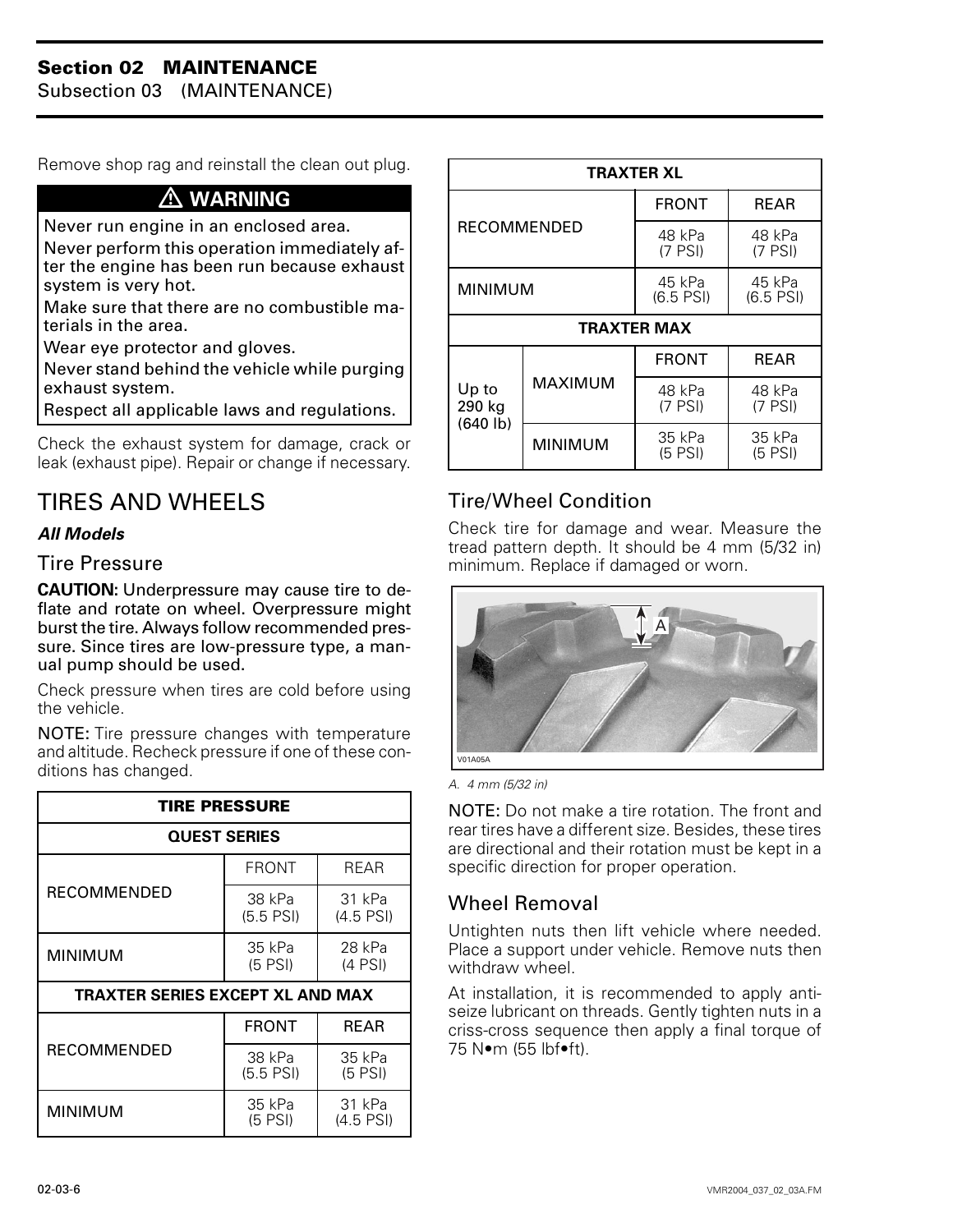#### **Section 02 MAINTENANCE** Subsection 03 (MAINTENANCE)

<span id="page-10-0"></span>*TYPICAL* V01A08A  $\overline{1}$ 

*1. Taper side of nut*

**CAUTION:** Always use the recommended wheel nuts (P/N 705 400 013). Using a different nut could cause damages to the rim.

### ENGINE COMPARTMENT

Check in the engine compartment, for leak or other damage. Clean mud, leaves, etc. from engine compartment.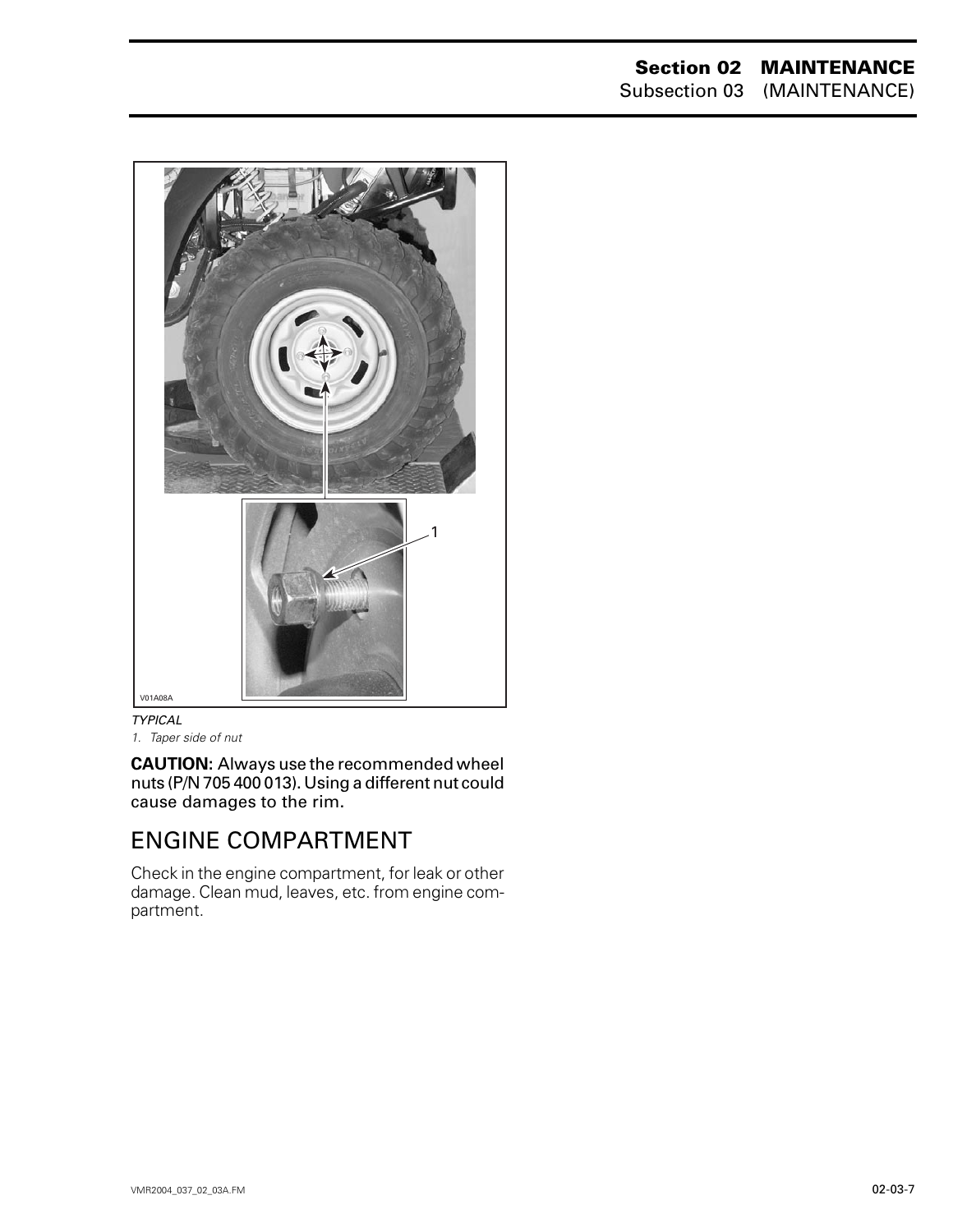## <span id="page-11-0"></span>**STORAGE/PRESEASON PREPARATION 0**

### **STORAGE**

If the ATV is to be stored for an extended period of time more than 1 month, be sure to thoroughly check the vehicle for needed repairs and have them performed.

### FUEL STABILIZER

A fuel stabilizer (P/N 413 408 600) can be added in fuel tank to prevent fuel deterioration and avoid draining fuel system for storage. Follow manufacturer's instructions for proper use.

If above fuel stabilizer is not used, drain fuel system including fuel tank and carburetor.

**CAUTION:** Fuel stabilizer should be added prior to engine lubrication to ensure carburetor protection against varnish deposit.

### ENGINE LUBRICATION

Engine internal parts must be lubricated to protect them from possible rust formation during the storage period.

Proceed as follows:

- Place the vehicle on blocks to raise all four tires off the ground.
- Start the engine and allow it to run at idle speed until the engine reaches its operating temperature.
- Stop the engine.
- Change engine oil and filter. Refer to MAINTE-NANCE.
- Remove air box cover and air filter to spray storage oil (P/N 413 711 600) into carburetor bore.
- Restart engine and run at idle speed.
- Inject storage oil until the engine stalls or until a sufficient quantity of oil has entered the engine (approximately a quarter of can).
- Remove spark plug(s) and spray storage oil into cylinder. Press start button, 1 or 2 seconds maximum, to lubricate cylinder.
- Stop the engine and remove the battery. Store it in dry and cool place out of the sun, refer to BAT-TERY.
- Reinstall the spark plug(s), air filter and air box cover.
- Turn the fuel valve to OFF and drain carburetor.

### **WARNING**

This procedure must only be performed in a well-ventilated area. Do not run engine during storage period.

– Block air intake inlet using clean rag. The air intake hole is located in the air box.



*TYPICAL — QUEST SERIES*

– Install a clean rag in the muffler opening to block the exhaust system outlet.



*TYPICAL — QUEST SERIES*

**CAUTION:** Remove those rags at preseason preparation.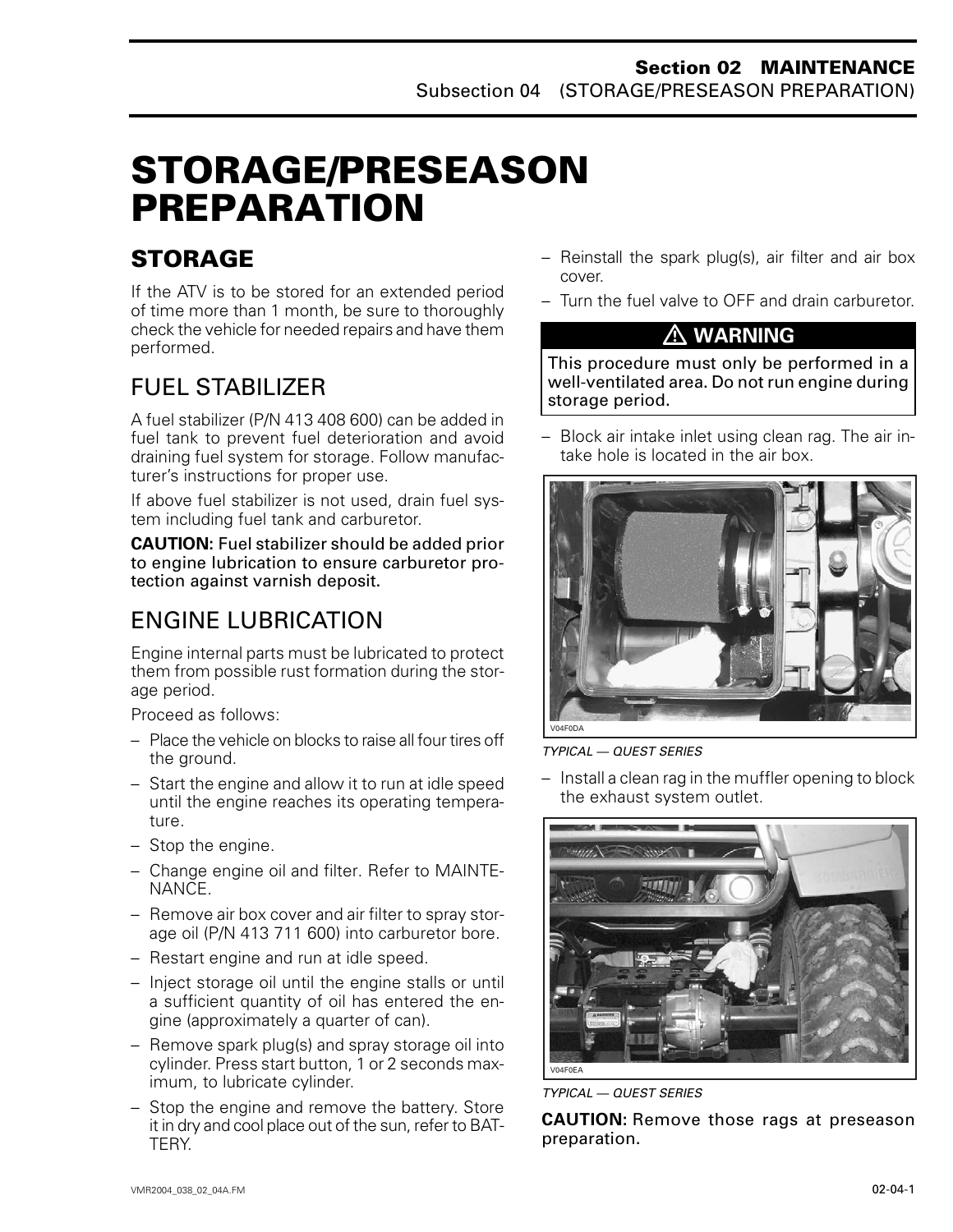### <span id="page-12-0"></span>RAGS INTO INLET AND OUTLET HOSES OF CVT

#### *Quest Series*

If the vehicle is not used during a long time, block inlet and outlet hoses of CVT with clean rags. The rags will prevent the intrusion of small animals, leafs or other debris.

The inlet hose is located under console in front of fuel tank.



*1. CVT inlet hose*

*2. Rag*

To block the outlet hose, remove the hose linking CVT cover to CVT breather box. Place a rag on CVT cover hole then reinstall the hose.



*1. CVT cover*

*2. CVT breather box*

*3. Rag*

NOTE: Remove those rags at preseason preparation.

### VEHICLE CLEANING AND **PROTECTION**

#### *All Models*

Wash and dry the vehicle.

Remove any dirt or rust.

To clean the plastic parts, use a flannel clothes.

#### **CAUTION:** It is necessary to use flannel cloths on plastic parts to avoid damaging further surfaces to clean.

To clean the entire vehicle, including metallic parts with a coat of grease, use Bombardier Vinyl & Plastic Cleaner (P/N 413 11 200) or an equivalent like Simple Green® from Sunshine Makers Inc., available at hardware stores or at automotive parts retailer.

**CAUTION:** Never clean plastic parts with strong detergent, degreasing agent, paint thinner, acetone, products containing chlorine, etc. Do not use Bombardier Cleaner on decals, plastic parts or vinyl.

Inspect the vehicle and repair any damage. Touch up all metal spots where paint has been scratched off. Spray all metal parts with BOMBARDIER LUBE (P/N 293 600 016).

NOTE: Protect the vehicle with a cover to prevent dust accumulation during storage.

**CAUTION:** The vehicle has to be stored in a cool and dry place and covered with an opaque tarpaulin. This will prevent sun rays and grime from affecting plastic components and vehicle finish.

### COOLANT DENSITY

Test the density of the coolant using an antifreeze hydrometer.

NOTE: Follow manufacturer's instructions for proper use.

A 50/50 mixture of antifreeze and distilled water will provide the optimum cooling, corrosion protection and antifreeze protection.

**CAUTION:** Do not use tap water, straight antifreeze or straight water in the system. Tap water contains minerals and impurities which build up in the system. Straight water will cause the system to freeze while straight antifreeze will thicken and won't have same efficacy.

Change coolant if necessary.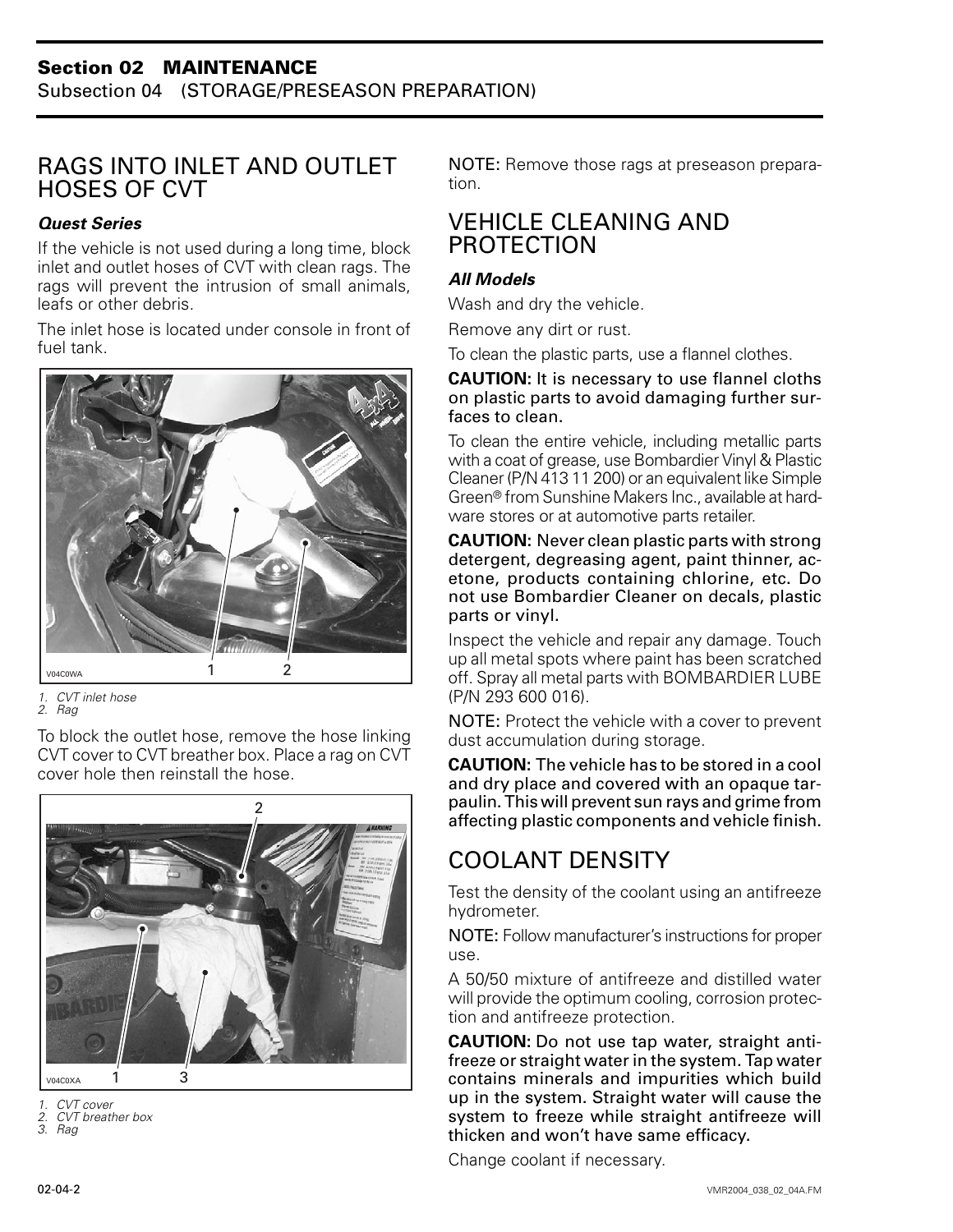#### **Section 02 MAINTENANCE** Subsection 04 (STORAGE/PRESEASON PREPARATION)

### <span id="page-13-0"></span>**PRESEASON PREPARATION**

| <b>SYSTEM</b>  | PRESEASON OPERATIONS                                              | TO BE PERFORMED BY |                    |                             |  |
|----------------|-------------------------------------------------------------------|--------------------|--------------------|-----------------------------|--|
|                |                                                                   | <b>CUSTOMER</b>    | <b>DEALER</b>      | <b>REFER TO SECTION</b>     |  |
|                | Test Run Vehicle. Check Clutch and Transmission<br>Operation      |                    | V                  | N.A.                        |  |
|                | Engine Oil and Filter Oil Replacement 1                           | V                  |                    |                             |  |
|                | Spark Arrester                                                    |                    | V                  | Maintenance                 |  |
|                | Rags Removal (Intake and Exhaust) 2                               | V                  |                    |                             |  |
|                | Coolant Replacement and Pressurization of<br>System               |                    | V                  | Cooling System              |  |
|                | <b>Condition of Seals</b>                                         |                    | V                  | N.A.                        |  |
|                | <b>Exhaust System Condition</b>                                   |                    | $\checkmark$       | Removal/Installation        |  |
|                | <b>CVT System Condition</b>                                       |                    | $\checkmark$       | <b>CVT</b>                  |  |
|                | Rags in CVT Hoses 4                                               | V                  |                    | Maintenance                 |  |
|                | Rewind Starter, Rope Condition (if so equipped)                   |                    | $\checkmark$       | N.A.                        |  |
|                | <b>Fuel Line and Connectors Condition</b>                         |                    | $\checkmark$       | <b>Fuel Circuit</b>         |  |
|                | Carburetor Adjustment                                             |                    | $\checkmark$       | Carburetor                  |  |
|                | Choke Cable Inspection/Adjustment/Lubrication                     |                    | $\checkmark$       |                             |  |
|                | Air Filter Cleaning/Replacement                                   | V                  |                    | Maintenance                 |  |
|                | Spark Plug Replacement 3                                          | V                  |                    | Ignition System             |  |
|                | Battery Condition/Charging and Installation                       |                    | V                  | <b>Starting System</b>      |  |
|                | <b>Starter Connections and Routing</b>                            |                    | $\checkmark$       |                             |  |
|                | Operation of Lighting System                                      | V                  |                    | Instruments/<br>Accessories |  |
|                | Drive Shaft Boots Inspection                                      |                    | V                  |                             |  |
|                | Front/Rear Propeller Shafts Lubrication                           |                    | $\checkmark$       | Front Differential/         |  |
|                | Front Differential and Rigid Axle Oil Level and<br>Vent Condition |                    | V                  | Rear Axle                   |  |
|                | Steering System Inspection and Adjustment                         |                    | V                  |                             |  |
|                | Handle Bar Fastener Tightness                                     |                    | V                  | <b>Steering System</b>      |  |
|                | Throttle Cable Adjustment/Lubrication                             |                    | V                  |                             |  |
|                | <b>Wheel Tightness</b>                                            | V                  |                    |                             |  |
|                | <b>Tire Pressure</b>                                              | V                  |                    | Maintenance                 |  |
|                | <b>Tire Condition</b>                                             | V                  |                    |                             |  |
| <b>MARABAS</b> | Suspension System Inspection                                      |                    | $\boldsymbol{\nu}$ |                             |  |
|                | A-Arm Lubrication                                                 | V                  |                    | Front/Rear                  |  |
|                | <b>Bearing Condition</b>                                          |                    | $\checkmark$       | Suspension                  |  |
|                | Swing Arm Condition                                               |                    | $\checkmark$       |                             |  |